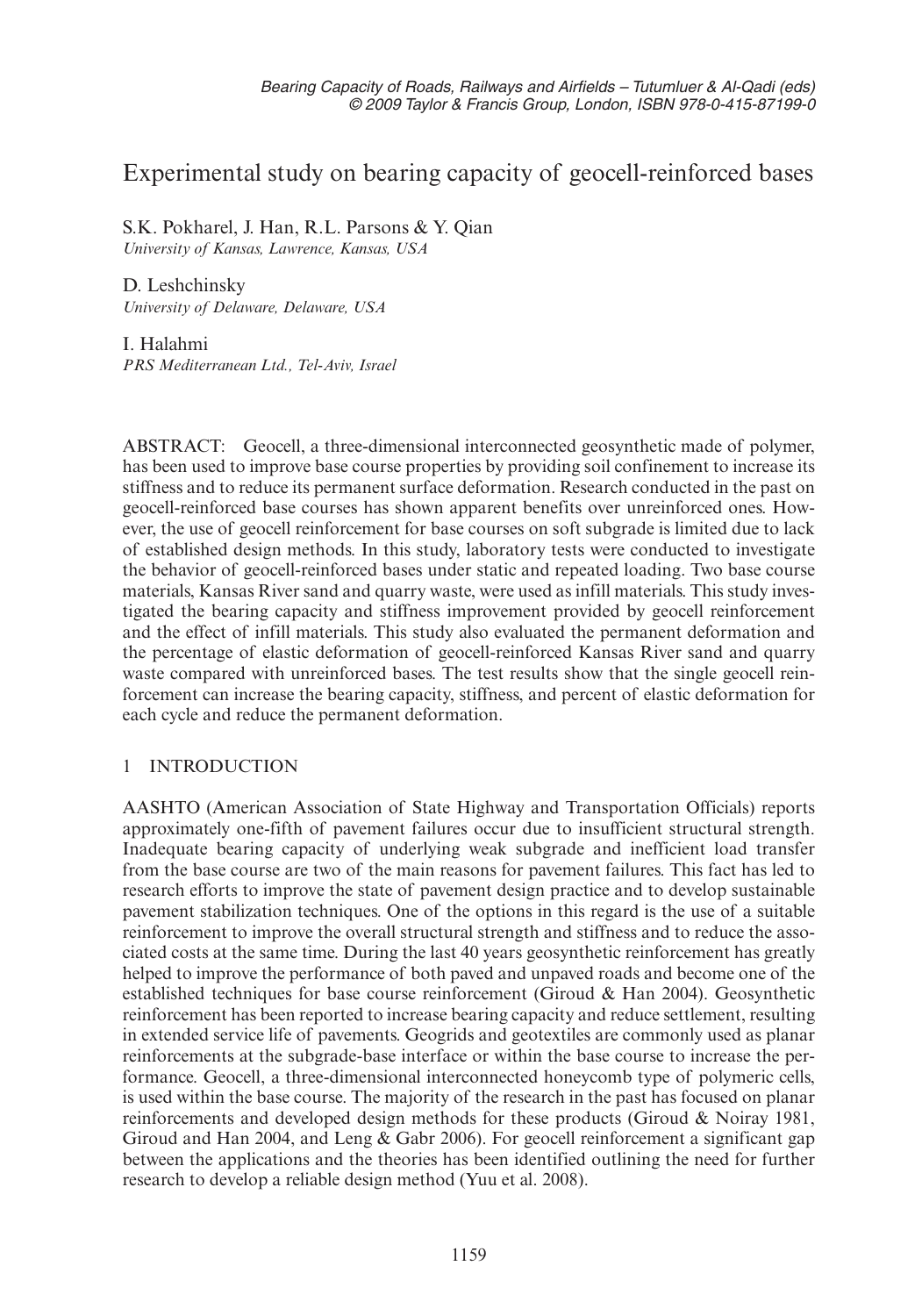The United States Army Corps of Engineers used the idea of cellular soil reinforcement for providing lateral confinement to improve the bearing capacity of poorly graded sand in 1970s (Webster 1979a). Earlier geocells, known as sand grids, were made up of paper soaked in phenolic water resistant resin. Metallic geocells, especially aluminum, were later chosen for better strength but they were costly and difficult to handle. The polymeric geocells currently in use eventually emerged as a suitable alternative. High-density polyethylene (HDPE) is the most common polymer used to make geocell. Pokharel et al. (2009a) reported an improved geocell product made of novel polymeric alloys. Geocell comes in varying shape, size, aspect ratio, height, and thickness.

This paper discusses the results of plate load tests conducted to evaluate the bearing capacity improvement for single geocell-reinforced sand and quarry waste. Laboratory tests for this research were carried out using a poorly-graded Kansas River sand and a quarry waste as the granular infill materials. A set of laboratory tests were conducted to study the influence of geocell reinforcement on the bearing capacity and stiffness as compared with unreinforced bases.

#### 2 PAST STUDIES ON GEOCELL REINFORCEMENT

While geotextiles are mostly used for separation, drainage, and filtration, geogrids and geocells are mostly used for reinforcement by providing confinement. Lateral confinement, increased bearing capacity, and the tensioned membrane effect are the major geosynthetic reinforcement mechanisms (Giroud & Han 2004). Three-dimensional geocells can effectively provide lateral confinement to infill materials. In addition, the friction between the infill material and the geocell walls combine with the action of the reinforced base as a mattress to restrain the subgrade soil from moving upward outside the loaded area and provide the vertical confinement to the infill material and the subgrade. These mechanisms highlight the importance of geocell stiffness for the lateral and vertical confinement.

Tests on single geocell-reinforced bases have shown an increase in the resilient modulus from 16.5 to 17.9% for cohesive soils and 1.4 to 3.2% for granular soils (Mengelt et al. 2006). For a given mattress thickness and rut depth, geocell reinforcement has been reported to increase the bearing capacity by twofold (Bathurst & Jarrett 1989). Shimizu & Inui (1990) also reported increased bearing capacity by geocell reinforcement and the extent of the increase correlated to the horizontal stiffness of the cell material. Inclusion of geocell in the granular bases could increase both the bearing capacity and the elastic modulus of the base by providing confinement to the infill material (Han et al. 2008). Pokharel et al. (2009a) found that the behavior of geocell-reinforced sand depends on the initial shape and the elastic modulus and the embedment condition of the geocell. Geocell reinforcement has also been reported to provide good improvement in resistance to repeated loads (Rea & Mitchell 1978). Chang et al. (2008) found the dynamic modulus of subgrade reaction to increase after 100 cycles of loading in a geocellreinforced sandy soil. Studies carried out by Pokharel et al. (2009b) on single geocell reinforcement found a stiffness improvement factor of 1.5 and bearing capacity improvement factor of 2.0 over the unreinforced case. Under repeated loading, geocell-reinforced granular base was found to reduce the plastic deformation and increase the percentage of elastic deformation to 95% of the total deformation at the end of 150 loading cycles (Pokharel et al. 2009b).

#### 3 PROPERTIES OF BASE AND GEOCELL MATERIALS USED IN THE TESTS

In the present study, novel polymeric alloy geocells were used to reinforce two different base materials, Kansas River sand and quarry waste. The properties of the materials used for the tests are summarized below.

Kansas River sand used as the granular base for the tests is poorly graded sub-rounded river sand with a mean particle size ( $d_{50}$ ) of 2.6 mm. The other properties of this sand are: minimum void ratio = 0.354, maximum void ratio = 0.583, specific gravity = 2.65 at 20 $^{\circ}$ C,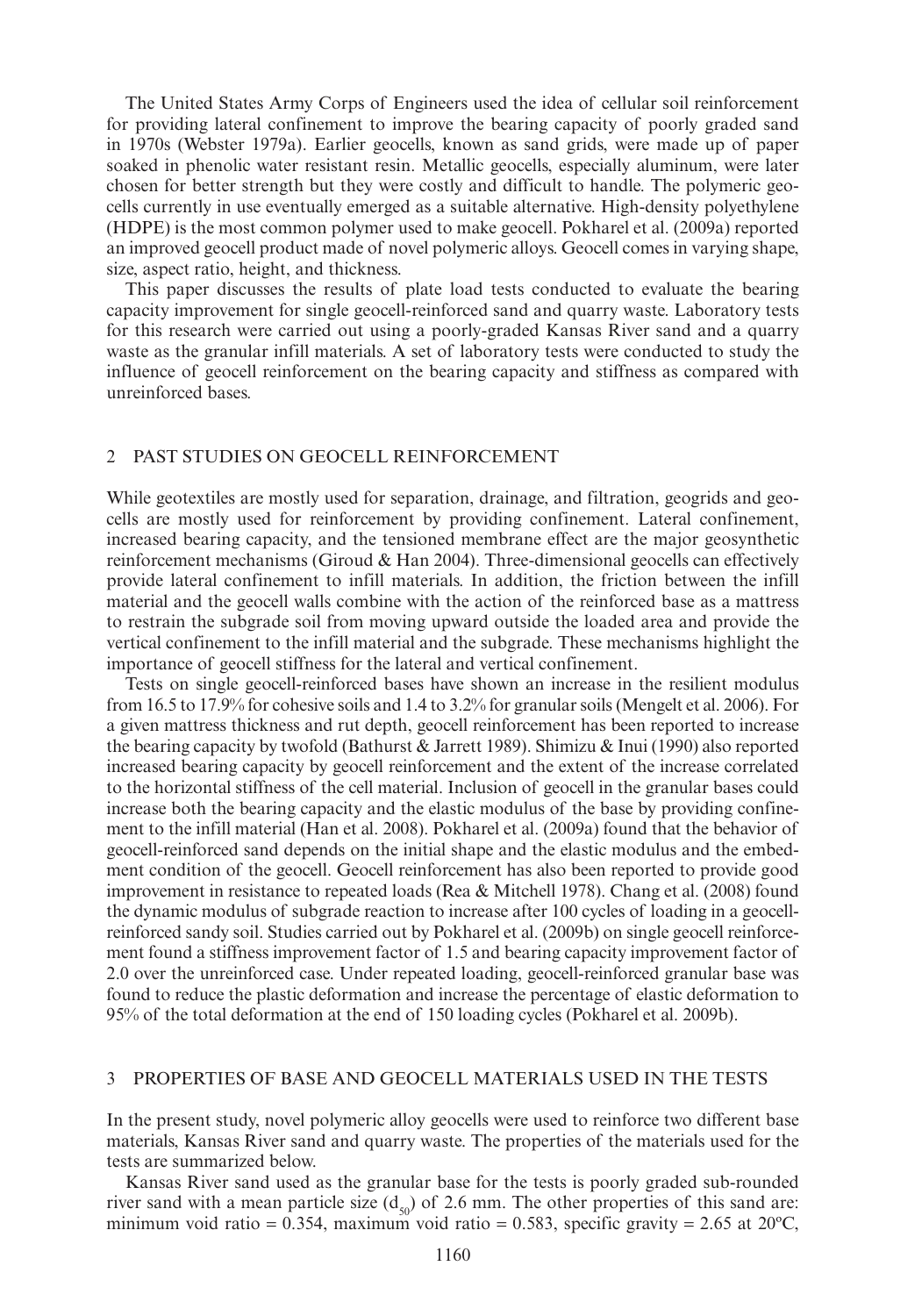coefficient of curvature,  $C_c = 0.98$ , coefficient of uniformity,  $C_n = 2.73$ , friction angle = 41<sup>o</sup>C,  $\gamma_{\text{min}} = 16.4 \text{ kN/m}^3$ , and  $\gamma_{\text{max}} = 19.5 \text{ kN/m}^3$ . The grain size distribution of this sand is presented in Figure 1.

The quarry waste used in the tests was brought from a local quarry site in Kansas. Quarry waste is a waste material produced during the production of aggregates and has not been well utilized. Geocell may provide a "green" solution to recycle quarry waste for roadway construction. The quarry waste used as the granular base for the tests has a mean particle size (d<sub>co</sub>) of 1.2 mm. The other properties are: liquid limit = 20, plastic limit = 12, specific gravity = 2.76, optimum moisture content =  $9\%$ , coefficient of curvature (C<sub>c</sub>) = 0.77, coefficient of uniformity  $(C_u) = 12$ , California bearing ratio  $(CBR) = 57$  at 7% moisture content and 38 at the optimum moisture content. The grain size distribution curve for this material is shown in Figure 1 and the compaction curve is shown in Figure 2.

The geocell used for the tests was made of novel polymeric alloy, which is characterized by flexibility at low temperatures similar to HDPE and elastic behavior similar to engineering thermoplastic. The geocell had tensile strength of 23.27 N/mm. The elastic modulus of the geocell at 2% strain was 620 MPa. The 2% strain was chosen because the measured strains in geosynthetics in the field were typically within this range. The geocell used in this study



Figure 1. Grain size distribution curve of Kansas River sand (Han et al. 2008) and quarry waste.



Figure 2. Compaction curve of quarry waste.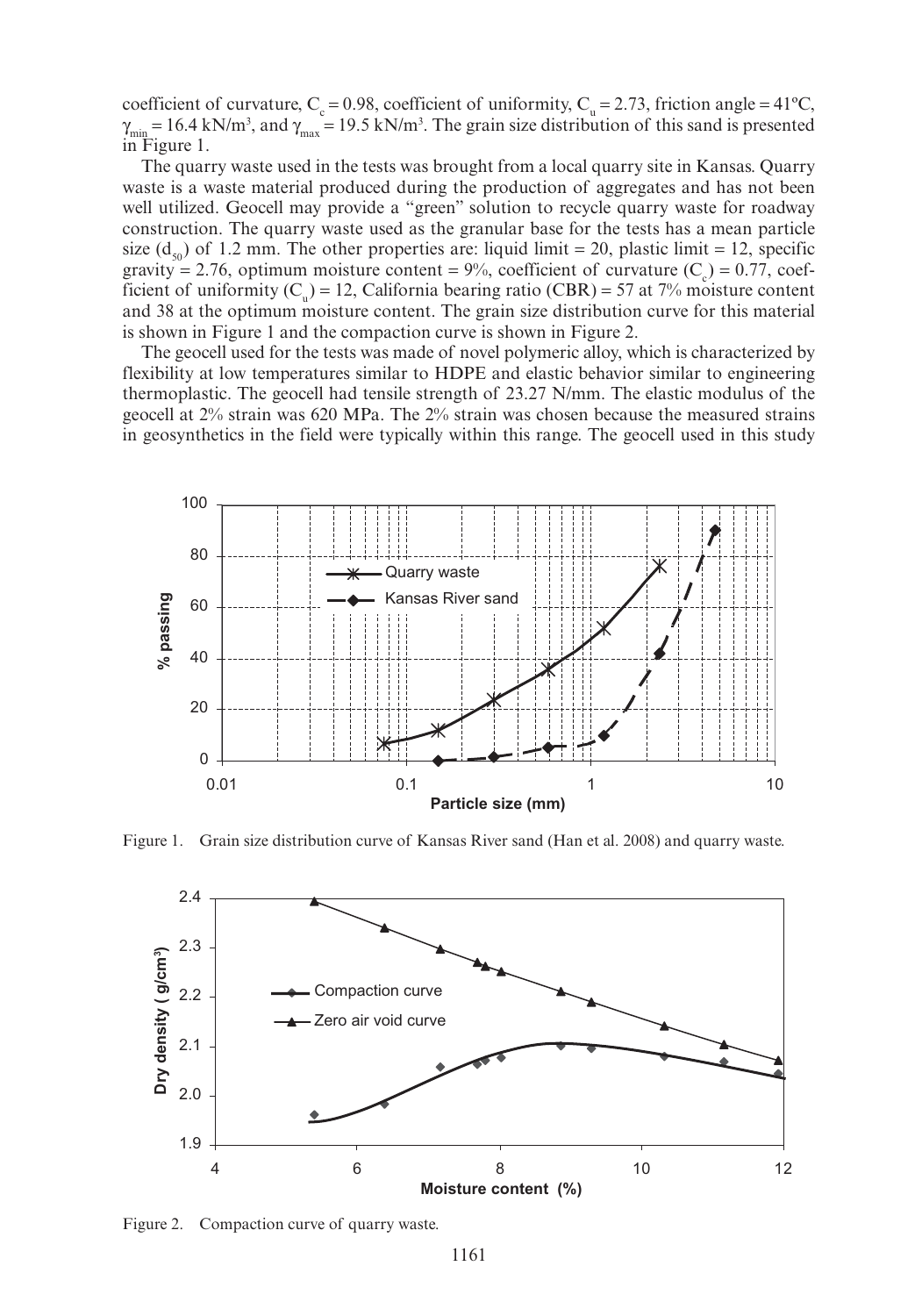

Figure 3. Tensile strength of geocell.

had two perforations of 100 mm<sup>2</sup>, each on both pallets. The perforations were located at a distance of 16 cm center to center. The height of the geocell was 100 mm and the thickness of the geocell wall was 1.1 mm. A single geocell was laid out in a near circular shape with a diameter of 205 mm. The selection of this shape was based on the earlier study by the authors (Pokharel et al. 2009a). The stress-strain curve of this geocell is shown in Figure 3.

# 4 TEST SETUP

Laboratory plate load tests were conducted in a medium-scale loading apparatus designed and fabricated at the geotechnical laboratory at the Department of Civil, Environmental, and Architectural Engineering at the University of Kansas. The loading system has a 15.2 cm diameter air cylinder with a maximum air pressure of 2,100 kPa. The steel loading plate has the same diameter as the air cylinder. The details of the test setup are shown in Figure 4. The test box is square and has a plan area of  $60.5 \times 60.5$  cm<sup>2</sup> with an adjustable depth. The geocell was placed at the center of the box and filled and embedded in the base material. The Kansas River sand was placed and compacted to 70% relative density in three layers, 5.0 cm thick for each of the first two layers and the top layer of 2.0 cm. For the quarry waste, 95% compaction was achieved at the optimum moisture content. For comparison purposes, unreinforced sand and quarry waste samples were prepared in a similar way and tested under static loading. For both base materials, static and repeated loading tests were conducted. The static tests were conducted on both reinforced and unreinforced sections by increasing the load in increment of 35 kPa. The repeated load tests were conducted only on the reinforced sections at an applied pressure of 345 kPa (corresponding to approximately 70% of the pressure at failure under the static loading) for the sand and 550 kPa for the quarry waste. The repeated load was applied at 1 cycle/minute for 150 cycles. The loading was selected based on the typical tire pressures for highway trucks and construction equipment ranging from 345 kPa to 550 kPa. Quarry waste can be used as the surface layer in an unpaved road so the loading 550 kPa was used. However, the Kansas River sand could only withstand a static load of approximately 500 kPa; therefore, a cyclic load of 345 kPa was chosen.

## 5 RESULTS AND DISCUSSIONS

Benefits of geocell reinforcements on the Kansas River sand and the quarry waste were investigated in this study. The details on the geocell-reinforced Kansas River sand are also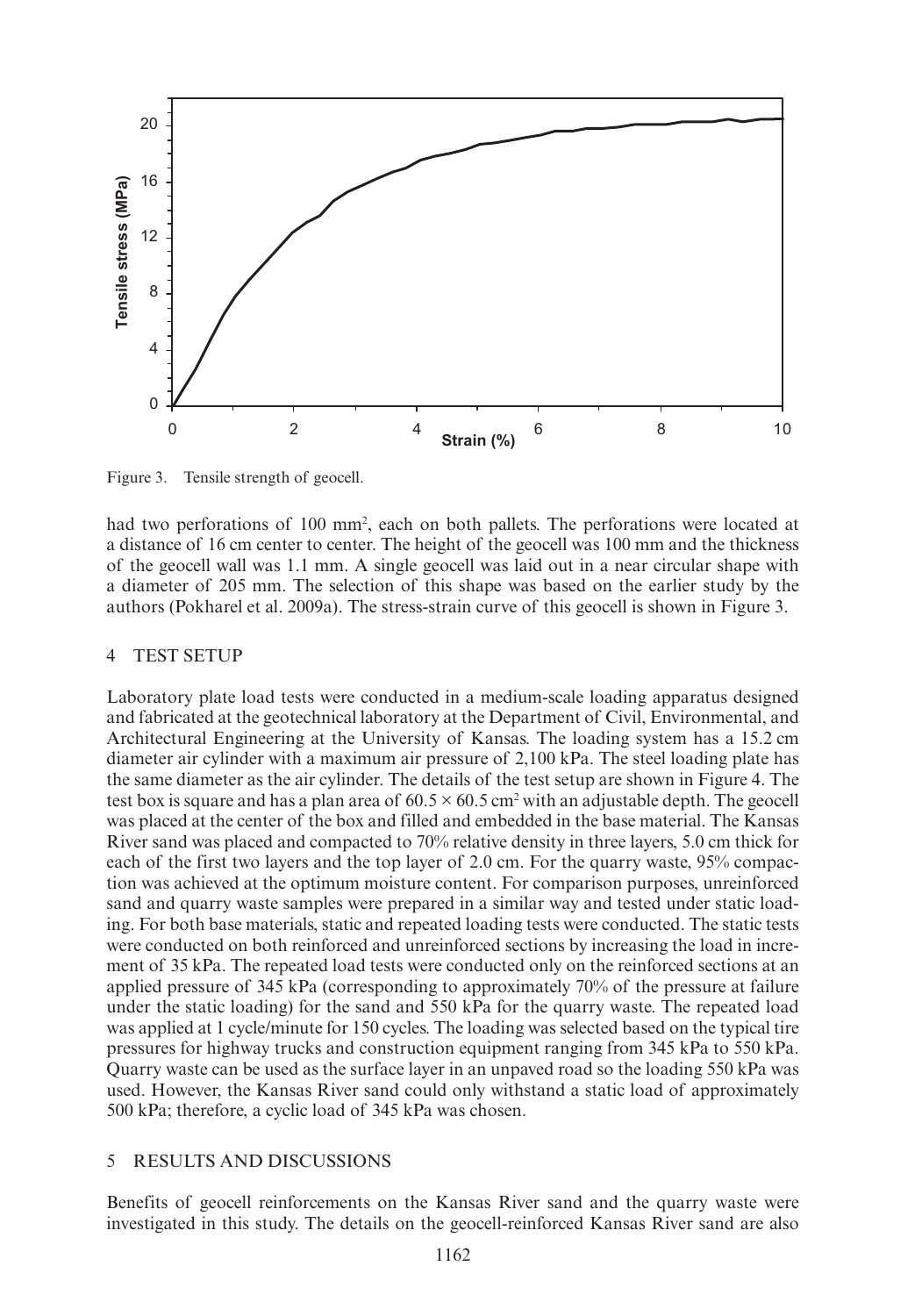

Figure 4. Test setup.

discussed in Pokharel et al. (2009a, b). For comparison purposes, the main results of the geocell-reinforced Kansas River sand are presented here as well along with those for the geocell-reinforced quarry waste.

To study the effectiveness of single geocell reinforcement in two types of base materials, one specific type of geocell made from novel polymeric alloy was used in this study.

As shown in Figure 5, under static loading the improvement factors for the geocellreinforced Kansas River sand over the unreinforced base are 1.75 in terms of ultimate bearing capacity and 1.5 in terms of stiffness. The improvement factor of the stiffness is defined as the ratio of the slope of the initial portion of the load-displacement curve for the reinforced base to that for the unreinforced base. Improvement was also observed for the geocell-reinforced quarry waste; however, the degree of improvement was not as significant as that for the geocell-reinforced Kansas River sand. Since the quarry waste has significant fines content, it has apparent cohesion after compaction. However, one of the contributions of geocell is to provide apparent cohesion to granular material; therefore, the cohesion existing in the base material minimizes the benefit of the geocell for lateral confinement under static loading. However, the loss of the moisture in the base would minimize the apparent cohesion and it is expected that the benefit of the geocell would become more significant at such a condition. Due to the limited capacity of the load frame, the tests for the quarry waste were carried out to the maximum static pressure of 900 kPa only. The improvement provided by the geocell is expected to be more evident at failure pressure.

For roadway applications, the behavior of the base under repeated loading is more important than that under static loading. The results of the geocell-reinforced Kansas River sand under repeated loading are presented in the paper by Pokharel et al. (2009b). Similar test results for unreinforced and geocell-reinforced quarry waste are presented in Figure 6. The displacement at a load of 0 kPa is the permanent deformation of the base course. The difference in the displacements between 0 and 552 kPa is the elastic deformation. Figure 6 shows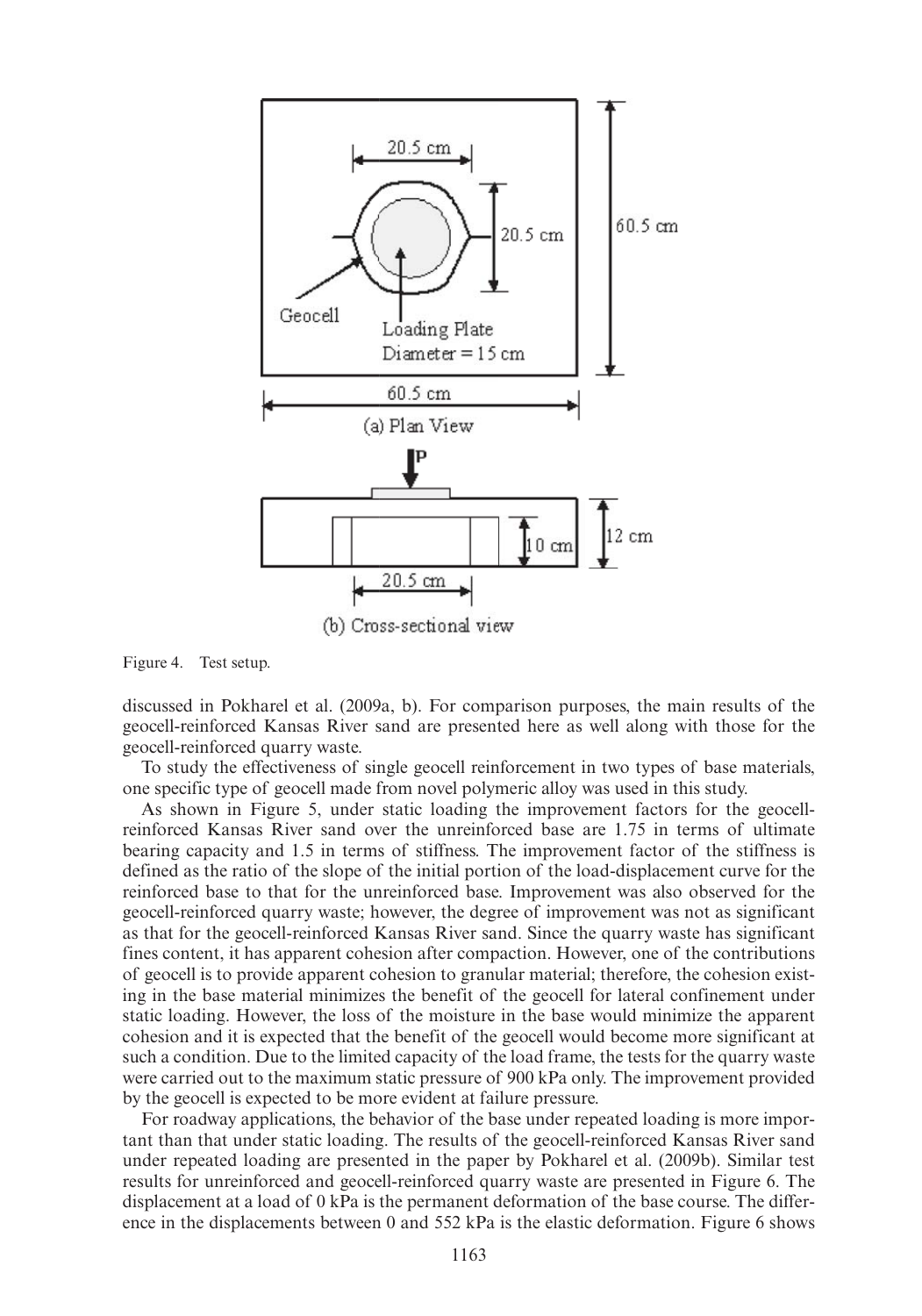

Figure 5. Pressure-displacement curves for unreinforced and geocell-reinforced bases under static loading.



Figure 6. Displacement versus number of loading cycles for quarry waste base under repeated loading.

that the single geocell reduced the permanent deformation of the quarry waste base by a factor of approximately 1.5 compared to the unreinforced section.

For comparison purposes, the percentage of elastic deformation of the geocell-reinforced Kansas River sand and quarry waste and the unreinforced quarry waste sections are shown in Figure 7. The percentage of elastic deformation is defined as the percentage of the elastic deformation to the total deformation at each cycle. Figure 7 shows that for the Kansas River sand, it took 10 cycles to reach 80% or more of elastic deformation and the elastic deformation exceeded 95% of the total deformation for each cycle at the end of 150 loading cycles. For the unreinforced quarry waste section, it took 10 cycles to reach 90% elastic deformation and it reached 99% of the total deformation at the end of 150 cycles. For the reinforced quarry waste section, however, it took less than 10 cycles to reach 90% or more elastic deformation and the percent of elastic deformation almost reached 100% of the total deformation for each cycle at 50 loading cycles. Figure 7 does not include a curve for unreinforced Kansas River sand because it failed before reaching the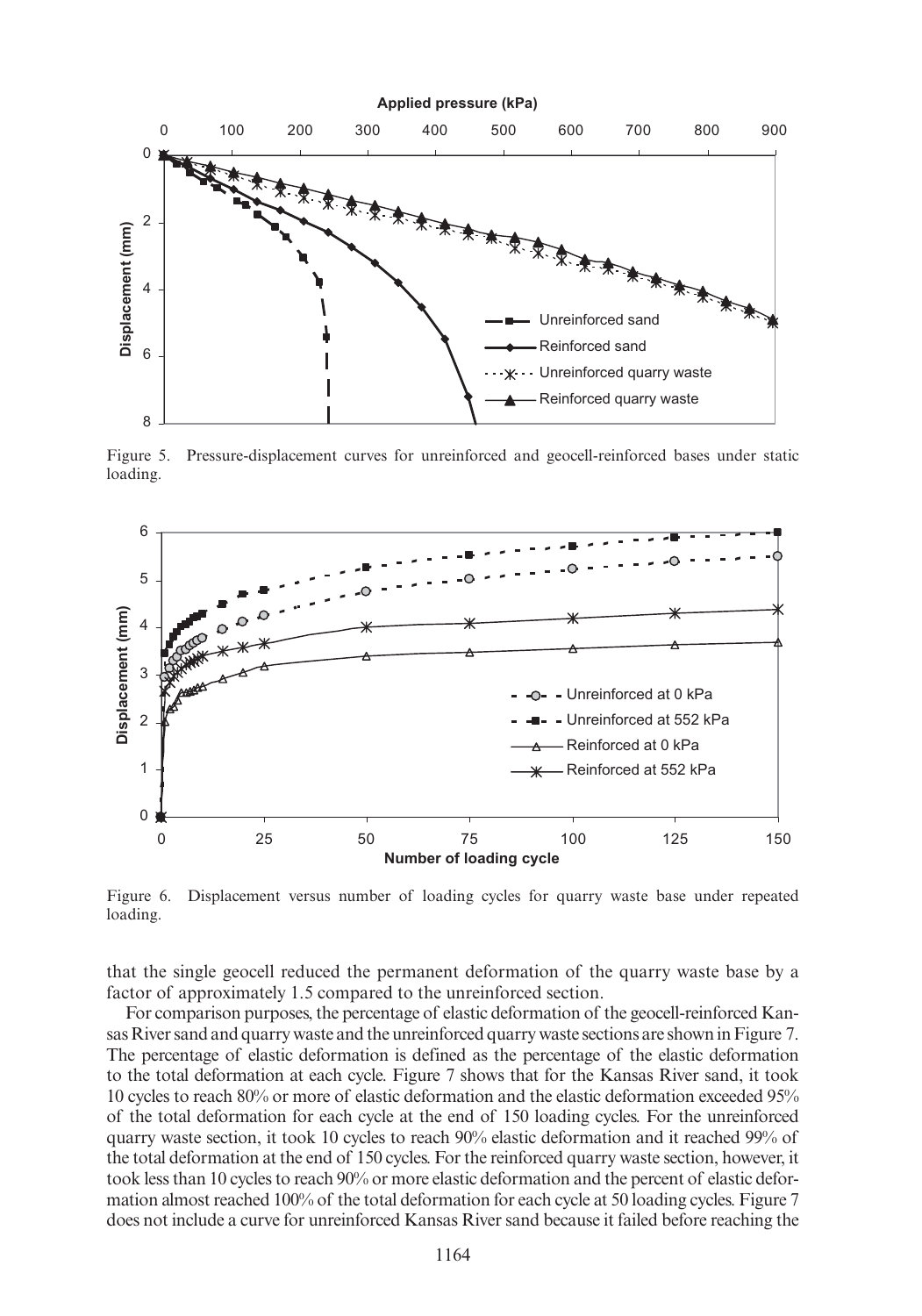

Figure 7. Percent of elastic deformation under repeated loading.

maximum pressure (345 kPa) in the first loading cycle. This comparison shows that the Kansas River sand had a smaller percentage of elastic deformation compared to the unreinforced and reinforced quarry waste due to its poor gradation, sub-rounded particles, and lack of apparent cohesion. Figure 7 also shows that the reinforced quarry waste had a higher percentage of elastic deformation than that of the unreinforced quarry waste due to the contribution of the geocell.

#### 6 CONCLUSIONS

This paper presents the results of experimental work conducted to investigate the behavior of geocell-reinforced bases under static and repeated loading. Both static and repeated plate loading tests were performed on a single geocell embedded in Kansas River sand and quarry waste bases to provide the confinement. The following conclusions can be drawn for this study:

- 1. Geocell reinforcement improved the bearing capacity and the stiffness of the Kansas River sand by improvement factors of 1.75 and 1.5, respectively, under static loading. However, geocell reinforcement had a minor effect on the stiffness of the quarry waste under static loading due to the existence of apparent cohesion.
- 2. The single geocell reduced the permanent deformation of the quarry waste base by a factor of approximately 1.5 compared to the unreinforced base.
- 3. The Kansas River sand had a lower percentage of elastic deformation compared with the unreinforced and reinforced quarry waste due to its poor gradation, sub-rounded particles, and no apparent cohesion. The reinforced quarry waste had a higher percentage of elastic deformation than the unreinforced quarry waste due to the contribution of the geocell.

The above conclusions were obtained based on the test on geocell made of novel polymeric alloy. Geocells made of other materials may have different behavior and should be evaluated by testing.

### ACKNOWLEDGMENTS

This research was funded jointly by the University of Kansas (KU), Transportation Research Institute from Grant #DT0S59-06-G-00047, provided by the US Department of Transportation—Research and Innovative Technology Administration and PRS Mediterranean, Inc. in Israel. Their support is greatly appreciated. The loading apparatus used in this research was designed and fabricated by Mr. Howard Jim Weaver, the lab supervisor in the Department of Civil, Environmental, and Architectural Engineering (CEAE) at KU.